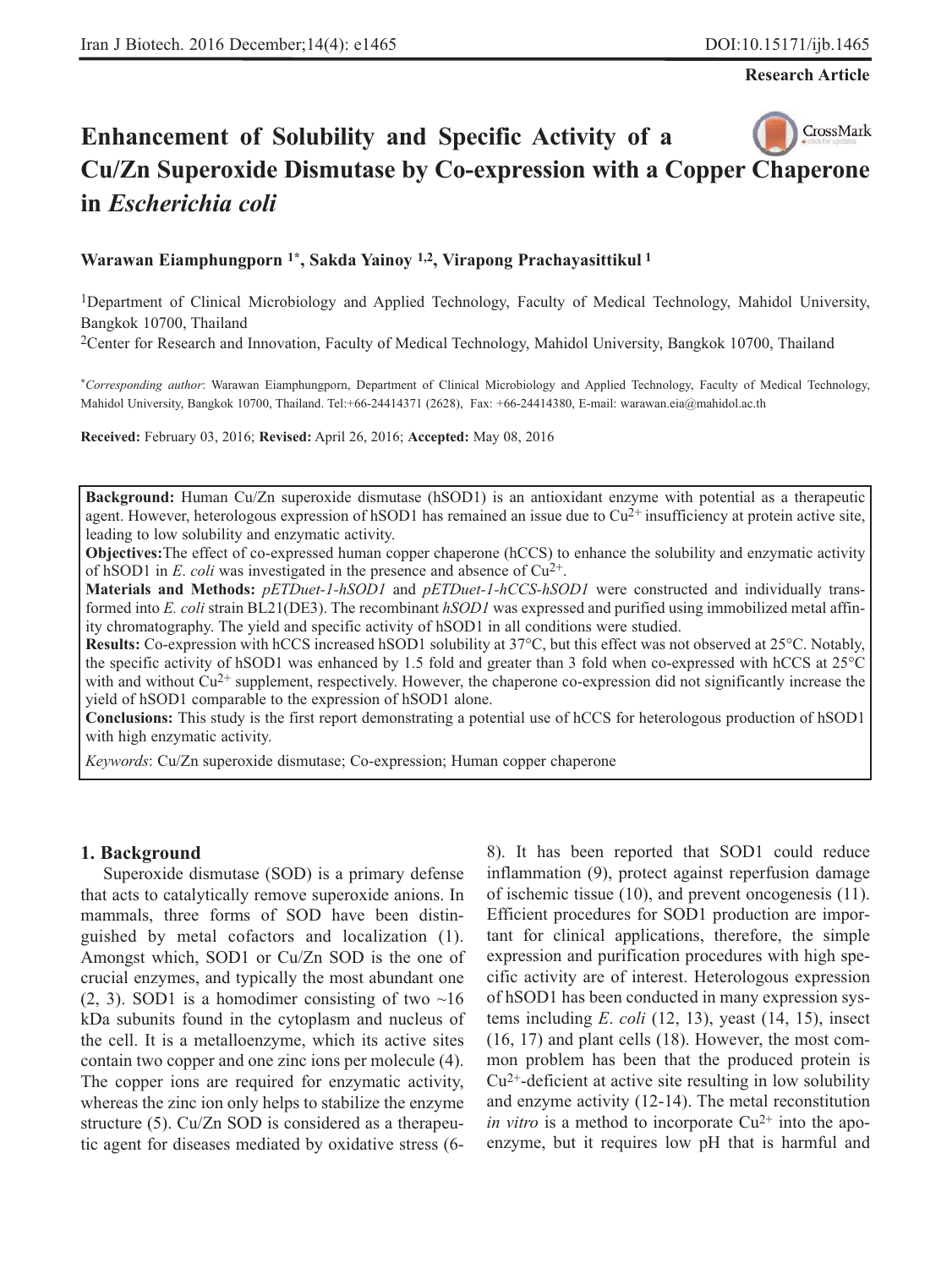consequently results in large losses of protein (19). Although addition of  $Cu^{2+}$  into the *E. coli* culture was reported to improve the  $Cu^{2+}$  incorporation, the production of  $Cu/Zn$  SOD with a full  $Cu^{2+}$  complement was still a complication. This could be due to a lack of Cu2+ delivery system in *E*. *coli*.

In eukaryotes, Cu2+ incorporation into the SOD1 *in vivo* is mediated by the action of the copper metallochaperone (copper chaperone for SOD1 or CCS). Studies with the yeast metallochaperone (yCCS) have shown that yCCS directly incorporates copper into SOD1 despite exquisitely low levels of available free copper (20). Moreover, co-expression of yCCS with human Cu/Zn SOD variants and pseudo-EC-SOD enhanced the protein yields with high copper content in the presence of  $Cu^{2+}$  supplement (19). SOD1 is activated principally via a CCS and to a lesser degree by a CCS-independent pathway of unknown mechanism in mammals (21). However, the effect of co-expression of hCCS on hSOD1 production in *E*. *coli* has never been elucidated.

### **2. Objectives**

In this study, the co-expression of hCCS and hSOD1 in *E. coli* was accomplished in the optimized condition to gain higher SOD1 solubility and specific activity.

## **3. Materials and Methods**

### *3.1.Construction of Plasmids for Co-expression of hSOD1 and hCCS*

*E*. *coli* strain NovaBlue (Novagen, Germany) was used for cloning. *hSOD1* (GenBank: EF151142.1) was amplified from the pET20b-*hSOD1*, a construct donated by Prof. Daret K. St. Clair, University of Kentucky, using i-*Taq* polymerase (Intron Biotechnology, South Korea) with forward (5´- ATACATATGGCGACGAAG-GC-3´, underlined is *Nde*I restriction site) and reverse (5´-ATTGCTCAGCTTATTGGGCG-3´, underlined is *Bpu*1102 I). *hCCS* (GenBank: NM\_005125) was amplified using Gene PoolTM cDNA, from human normal brain tissue (Invitrogen, USA) with forward (5´-TGGC-CATGGCTTCGGATTCG-3´, underlined is *Nco*I restriction site) and reverse (5´- GACAAGCTTTCAAAG-GTGGG-3´, underlined is *Hind*III restriction site). The 465 bp and 824 bp PCR products of *hSOD1* and *hCCS*, respectively were digested with the corresponding restriction enzymes and purified from agarose gel after electrophoresis. The *hSOD1* was ligated into plasmid *pETDuet-1* (Novagen, Germany) at multiple cloning site2 (MCS2) to obtain *pETDuet-1-hSOD1*. The *hCCS* was subsequently ligated into *pETDuet-1-hSOD1* at multiple cloning site1 (MCS1) to obtain *pETDuet-1 hCCS-hSOD1*. The recombinant plasmids were verified by DNA sequencing.

### *3.2. Co-expression of* hSOD1 *and* hCCS

The protein expression was carried out in *E*. *coli* BL21(DE3) (Novagen, Germany). The transformed strains harboring recombinant plasmids were inoculated and grew for 16 h at 37ºC in LB containing 100 μg.mL-1 ampicillin. The culture was diluted into 3 L terrific broth (TB) containing  $100 \mu$ g.mL<sup>-1</sup> ampicillin and incubated at  $37^{\circ}$ C, 150 rpm until OD<sub>600</sub> of 0.5. The target proteins were induced by addition of isopropylβ-D-thiogalactopyranoside (IPTG) (Bio Basic Canada Inc. Canada) at a final concentration of 1 mM with/without 50 ppm CuCl<sub>2</sub> (Bio Basic Canada Inc. Canada). The cultures were incubated at 25ºC for an additional 16 h. Cells were harvested by centrifugation  $(20,000 \times g, 20 \text{ min})$  and suspended in buffer A  $(50$ mM phosphate buffer, pH 7.4) followed by sonication. The lysates were cleared by centrifugation at 20,000  $\times$ g for 20 min.

### *3.3. Purification of hSOD1*

The clear lysates were incubated for 30 min at 60*°*C to precipitate contaminating proteins. Cu/Zn SOD proteins are thermostable proteins, whereas most proteins precipitate at high temperature (19, 22). The supernatant was filtered and loaded on a Ni-NTA sepharose column which pre-equilibrated with buffer A (50 mM phosphate buffer, pH 7.4) with ÄKTA prime protein purification system (GE healthcare life sciences, UK). After elution with a linear gradient of buffer B (buffer  $A + 1$  M imidazole), the target protein containing fractions were combined. The imidazole was removed and purified proteins were concentrated by an Amicon Ultra 10,000-MWCO filter (Millipore Corp., USA). Protein molecular weight and purity under denaturing condition were determined by SDS-PAGE. Protein concentrations were measured by Bradford method (23), before storage at -80°C.

### *3.4. Enzymatic Activity and Spectral Property of hSOD1*

SOD activity was measured according to the inhibition of nitroblue tetrazolium (NBT) reduction by superoxide radicals generating from NADH/phenazine methosulfate (PMS) reaction at aerobic and non-acidic pH conditions as previously described (24). The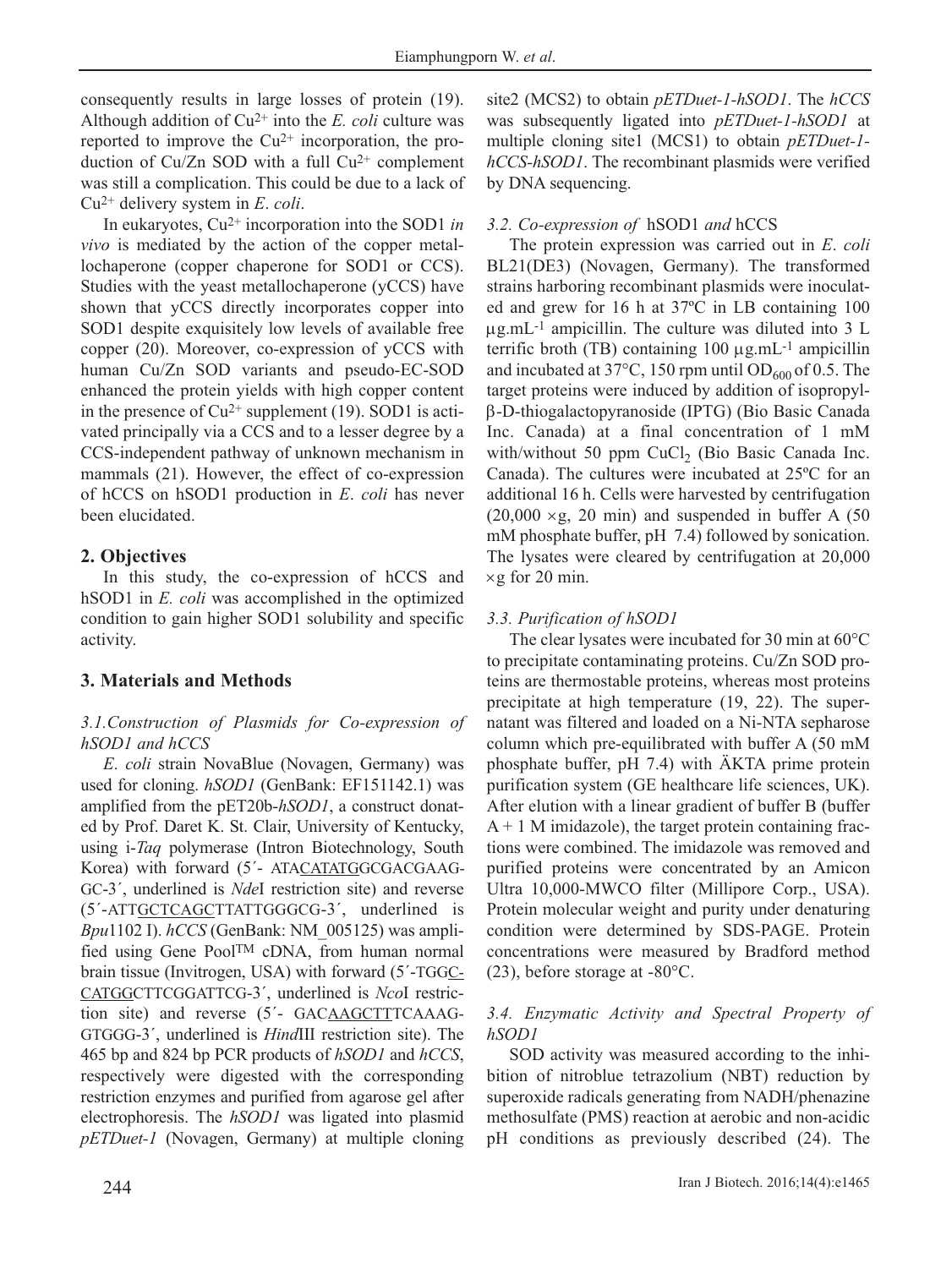

**Figure 1.** Construction of *pETDuet-1-hSOD1* and *pETDuet-hCCS-hSOD1*. A: The coding frame of  $hSOD1$  (465 bp) was cloned into MCS2. It is located downstream of  $6\times$  His tag. B: The coding frame of *hCCS* (824 bp) was cloned into MCS1

absorbance at 560 nm was monitored during 5 min as an index of NBT reduction using a UV-visible spectrophotometer and calculated the enzyme inhibition (%) to define the half maximal inhibitory concentration values  $(IC_{50})$  and specific enzymatic activity. One unit of SOD activity is defined as the amount of enzyme that causes 50% decrease in NBT reduction.

The absorption spectra in the visible region (500- 800 nm) of  $\sim$ 1 mM protein solutions were obtained using a UV-2450 UV-visible spectrophotometer (Shimadzu, Japan).

#### *3.5. Statistical Analysis*

Data are presented as mean±standard deviation (SD). Comparison of two means was performed using paired t-test, p-value < 0.05 with 2-tailed t-test. All statistical calculations were performed using PASW statistic 18 (SPSS Inc., USA).

#### **4. Results**

In this study, the co-expression of hCCS and hSOD1 in *E. coli* was accomplished in the optimized condition to gain higher SOD1 solubility and specific activity.

#### *4.1. Construction and Co-expression of hSOD1 and hCCS*

In this study, *pETDuet-1-hSOD1* and *pETDuet-1 hCCS-hSOD1* were successfully constructed (Figure 1). *pETDuet*-*1*, a bicistronic expression vector, contains two multiple cloning sites (MCS1 and MCS2) that each includes a T7 promoter/lac operator and a ribosome binding site. The *hCCS* was cloned into MCS1 without a tag, whereas the *hSOD1* was cloned into a MCS2 with a polyhistidine tag that applied for hSOD1 purification. The transformed *E*. *coli* BL21(DE3) strains were cultivated in the medium without  $CuCl<sub>2</sub>$  supplement. hSOD1 was highly expressed as insoluble form when the expression of *pETDuet-1-hSOD1* and *pETDuet-1 hCCS-hSOD1* were induced at 37*°*C (Figure 2). However, in the case of co-expression with hCCS, a significant improvement in hSOD1 solubility was



**Figure 2.** hSOD1 heterologous expression through the *pETDuet-1* expression system. SDS-PAGE showing induction of hSOD1 expression at 37ºC and 25ºC for 16 h. Lane 1 and 10, protein marker; Lane 2-5, fractions from *E*. *coli* BL21(DE3) carrying *pETDuet-1-hSOD1*; Lane 6-9, fractions from *E*. *coli* BL21(DE3) carrying *pETDuet-1-hCCS-hSOD1*; P, insoluble fraction; S, soluble fraction. Arrows indicate expected hCCS and hSOD1 proteins, MW~29 kDa and ~16 kDa, respectively. Results are representative of two separate experiments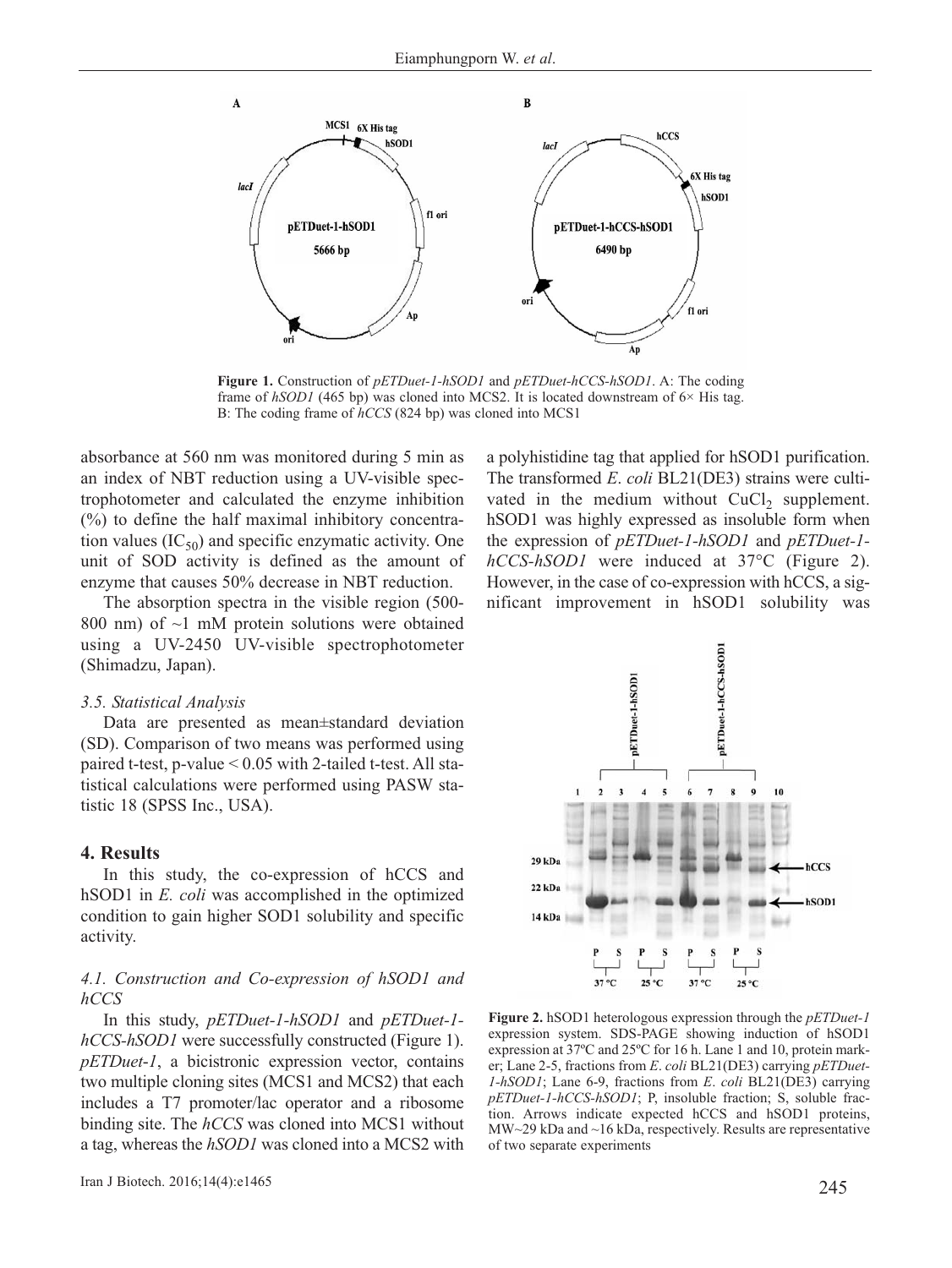

**Figure 3.** Protein expression and purification of recombinant hSOD1. A: Co-expression of hCCS at 25ºC (+CuCl2). Lane 1 protein marker; Lane 2, soluble fraction; Lane 3, soluble fraction after incubation at 60ºC for 30 min. B: Purification of recombinant hSOD1 using IMAC. Lane 1, protein marker; Lane 2, clone carrying *pETDuet-1-hSOD1* (-CuCl<sub>2</sub>); Lane 3, clone carrying *pETDuet-1-hSOD1* (+CuCl<sub>2</sub>); Lane 4 clone carrying *pETDuet-1-hCCS-hSOD1* (-CuCl<sub>2</sub>); Lane 5 clone carrying *pETDuet-1-hccs-hsoD1* (+CuCl<sub>2</sub>)

observed (Figure 2, lanes 3 and 7). Notably, lowering of induction temperature to 25ºC showed an even more increase in the solubility of hSOD1 with no significant enhancement in solubility in the presence of hCCS (Figure 2, lanes 3, 5, 7 and 9).

#### *4.2. Purification of hSOD1*

hSOD1 was further produced from *E*. *coli* under low temperature condition. Purification of His-tagged hSOD1 was conducted using immobilized metal affinity chromatography (IMAC). In the absence of hCCS co-expression, hSOD1 was purified to sufficient homogeneity by single step. However, in case of coexpression with hCCS, this copper chaperone could not be removed using only IMAC purification (data not shown). To solve this problem, protein supernatants obtained from *E*. *coli* lysates were incubated at 60*°*C for 30 min and centrifuged to remove the contaminating proteins, particularly hCCS (Figure 3A, lane 3). To examine whether the yields can be enhanced by co-expression of hCCS, *E*. *coli* carrying *pETDuet-1-hSOD1* and *pETDuet-1-hCCS-hSOD1* were grown in media in the presence or absence of 50 ppm CuCl<sub>2</sub> supplement. All supernatants were applied to IMAC column. After purification procedure, the protein samples were resolved by 12% SDS-PAGE to confirm the hSOD1 purity. As shown in Figure 3B, hSOD1 was purified to homogeneity (> 95% purity) in all conditions. The final yields of purified hSOD1 as determined by Bradford were shown in Table 1.

#### *4.3. Enzymatic Activity and Spectral Property of hSOD1*

In eukaryotes, CCS has been known as the chaperone that directly incorporates Cu2+ into SOD1 *in vivo*. The presence of  $Cu^{2+}$  in the active site of  $Cu/Zn$  SOD enzymes is crucial for the activity of the enzyme. To investigate whether co-expression of hCCS enhances the enzymatic activity in *E*. *coli* expression system, the specific SOD activity was examined. Apparently, the result showed that co-expression of hCCS significantly increased the specific activity of hSOD1 in both the presence and absence of  $Cu^{2+}$  supplement. The highest activity was observed when supplementing with  $Cu^{2+}$ (Figure 4). The specific activity of hSOD1 produced by hCCS co-expression with  $Cu^{2+}$  supplement was approximately 1.5 fold greater than that of hSOD1 produced without co-expression  $(4,413\pm169)$  and  $2,973\pm40$ U.mg-1 protein, respectively). Interestingly, a 3-fold increase in the specific activity of hSOD1 was observed

**Table 1.** Effects of hCCS co-expression on yields of purified hSOD1

| <b>Vectors</b>  |   | Supplementation Yield of hSOD1 protein<br>of 50 ppm $CuCl2$ (mg.L <sup>-1</sup> of culture) |
|-----------------|---|---------------------------------------------------------------------------------------------|
| pETDuet-1-hSOD1 |   | 20                                                                                          |
| pETDuet-1-hSOD1 | + | 31                                                                                          |
| pETDuet-1-hCCS- |   | 22                                                                                          |
| hSOD1           |   |                                                                                             |
| pETDuet-1-hCCS- | + | 30                                                                                          |
| hSOD1           |   |                                                                                             |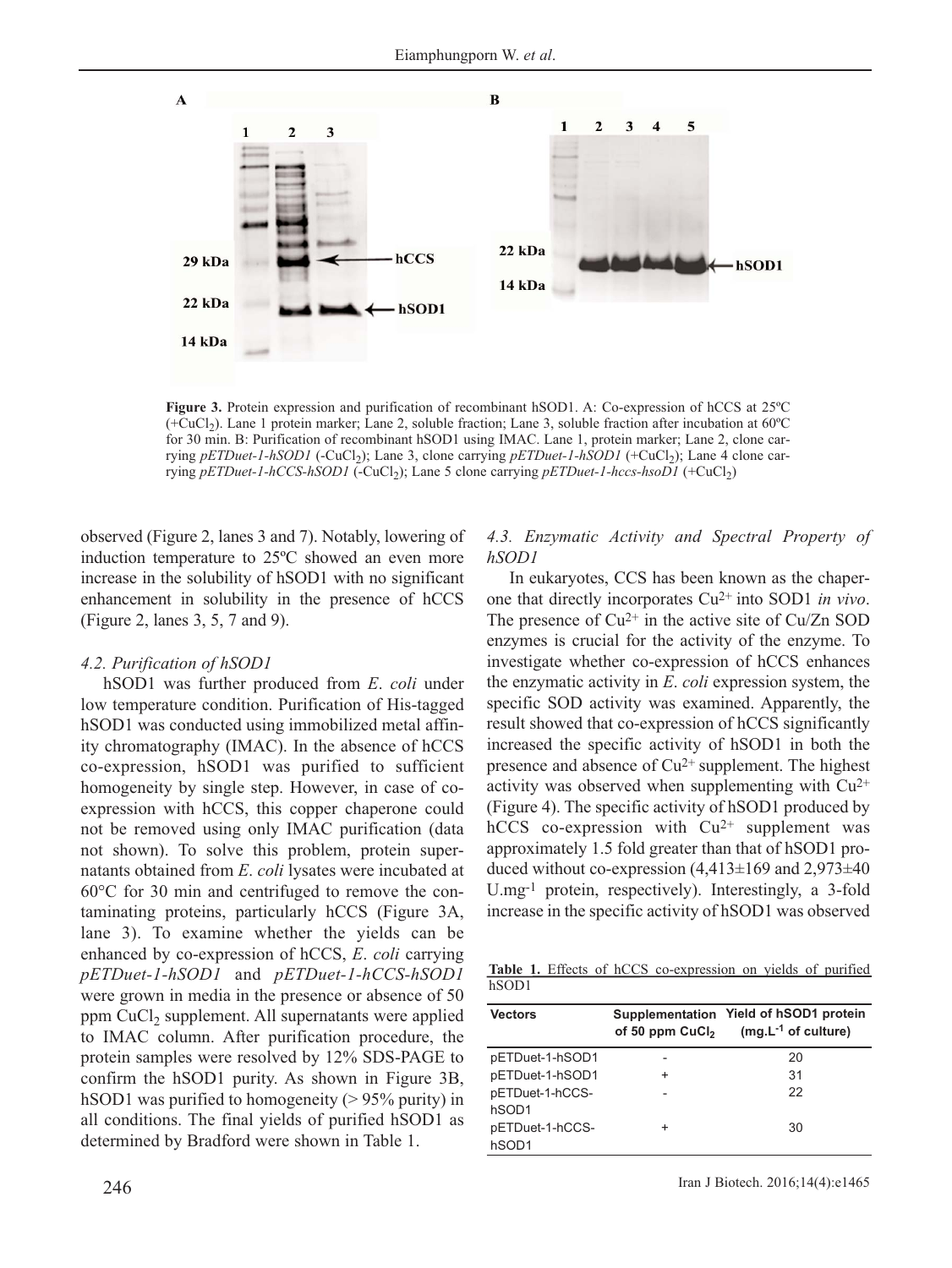

Figure 4. Specific activity of recombinant hSOD1 from clones with and without hCCS co-expression in the absence or presence of Cu2+ supplementation. One unit of SOD activity was defined as the amount of enzyme that caused 50% decrease in NBT reduction. Error bars represent the standard deviations of results obtained from three experiments in triplicates. The statistical analysis was evaluated by paired t-test. Values that are significantly different  $(P < 0.05)$  are indicated by asterisks

when hCCS was co-expressed as compared with no chaperone  $(1,298\pm187)$  and  $414\pm29$  U.mg<sup>-1</sup> protein, respectively) in the absence of  $Cu^{2+}$  supplement. Since Cu/Zn SOD has a characteristic spectrum in the visible region with an absorption maximum at 680 nm (25), the visible absorption spectroscopy of the purified proteins was determined. Analysis of spectral property revealed the peak of hSOD1 at 680 nm obtained only from *E*. *coli* in Cu<sup>2+</sup> supplemented medium (Figure 5). The spectrum was similar to previous study which representing the correct occupation of Cu (II) at active site (25). In contrast, no peak of hSOD1 was observed when *E*. *coli* was cultured in medium without Cu<sup>2+</sup> supplement.

#### **5. Discussion**

hSOD1 is a metalloenzyme, which lack of  $Cu^{2+}$  at active site impairs its structure and maturation leading to low solubility and enzyme activity. Previous study indicated that hCCS is critical for maturation of hSOD1 through insertion of the  $Cu^{2+}$  and oxidization of an intra-subunit disulfide (26). Moreover, it has been demonstrated that hCCS, by interacting with the immature fALS (familial amylotrophic lateral sclerosis) SOD1 mutants, could exert a role of molecular chaperone for SOD1 both *in vivo* and *in vitro* (27). Herein, the effect of hCCS co-expression on hSOD1 solubility and enzymatic activity in *E. coli* expression

system was firstly established using *pETDuet-1* expression vector. Our results represented that hCCS co-expression significantly increased the hSOD1 solubility at 37 $^{\circ}$ C but not at 25 $^{\circ}$ C in the presence of Cu<sup>2+</sup> supplement. It is possible that the hCCS functioned at 37*°*C to reduce protein folding defects, whereas these defects were minimized and protein was folded properly at low temperature. Moreover, the co-expression with hCCS at 25*°*C did not significantly increase the yield of hSOD1 in both the absence and presence of  $Cu<sup>2+</sup>$  supplement as compared to the expression of hSOD1 alone. This result indicated that the protein yield seemed to be affected by  $Cu^{2+}$  rather than hCCS. Interestingly, incubation of lysates at 60ºC during purification step did not affect the enzymatic activity of hSOD1. This result is consistent with the previous study that demonstrated the Cu/Zn SOD is a thermostable protein (22). Notably, our expression and purification systems produced higher amounts of recombinant hSOD1  $(30 \text{ mg} \cdot L^{-1})$  of culture) when supplementing with  $Cu^{2+}$  as compared to previous study using *E*. *coli* (10 mg,  $L^{-1}$  of culture), yeast (7.6 mg,  $L^{-1}$ ), insect cells  $(\sim 5{\text -}15 \text{ mg} \cdot \text{L}^{-1})$  of culture) and protozoa (6.5) mg. L<sup>-1</sup> of culture) as expression hosts  $(13, 15, 17, 28)$ . Although, the different yields might be influenced by the different expression and purification systems used, the advantages of our system when compared to the eukaryotic expression systems are more rapid, simple



**Figure 5.** Visible absorption spectra of recombinant hSOD1. Spectra were observed and recorded from 1 mM hSOD1 in 50 mM phosphate buffer pH 7.4. The characteristic spectrum of Cu/Zn SOD is in the visible region with an absorption maximum at 680 nm. Solid line, purified hSOD1 (without hCCS, no  $Cu^{2+}$  supplement); dotted line, purified hSOD1 (no  $Cu^{2+}$  supplement, with hCCS); dash line, purified hSOD1 (Cu<sup>2+</sup> supplement, without hCCS); dash-dotdot line, purified hSOD1 ( $Cu^{2+}$  supplement, with hCCS)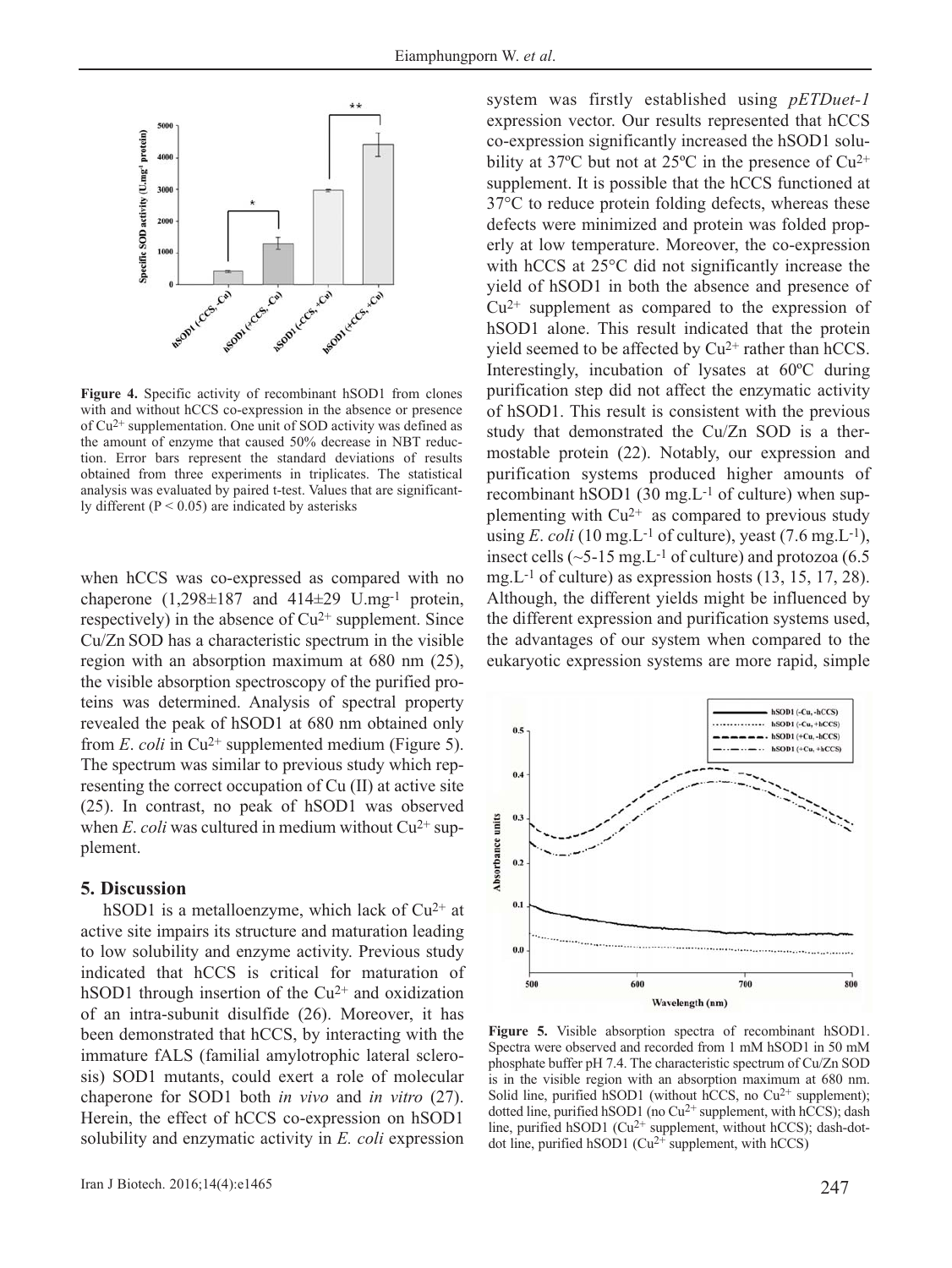and cost effective. Our results also demonstrated that co-expression with hCCS in the presence of  $Cu^{2+}$  supplement conferred higher enzymatic activity when compared with no chaperone. Moreover, the effect of hCCS on specific activity was clearly observed in the absence of  $Cu^{2+}$  supplement. This phenomenon suggested that hCCS actively functions in both Cu2+ abundant or depleted conditions, but it is more active in  $Cu<sup>2+</sup>$  insufficient condition. This finding is in good agreement with the previous study that showed the better activity of yCCS under conditions where the free copper in the cytoplasm is strictly limited (20). Additionally, our results showed that supplementation of Cu2+ could increase the specific activity of hSOD1 in cells lacking of hCCS. This result is consistent with previous study that showed the activation of hSOD1 *in vivo* could be CCS-independent when copper concentrations were elevated in the growth medium (20). The specific activity of hSOD has been reported in range of 2,700-5,600 U.mg-1 protein, based on different expression hosts (13, 15, 29). Even though the highest activity was presented when hSOD1 was expressed and purified from transgenic rat tissue  $(-5,600 \text{ U.mg}^{-1})$ protein), the expression yield was relatively low (29). Apparently, most expression systems demonstrated the lower specific activity of enzyme when compared to that of our system  $(\sim 4,500 \text{ U.mg}^{-1} \text{ protein}).$ Interestingly, co-expression of hCCS did not affect the peak of purified hSOD1, although our results apparently showed that the specific activity of hSOD1 dramatically increased when the enzyme was coexpressed with hCCS chaperone. This result is inconsistent with previous study that displayed the coexpression with yCCS increased the metallization of hSOD-proteins with 87-98% copper saturation (19). However, our result is in good agreement with earlier study that showed the co-expression of CotA laccase with CopZ copper chaperone of *Bacillus licheniformis* in *E*. *coli* increased the specific activity of enzyme even though total copper content did not alter (30). Taken together, our results indicate that not only intracellular Cu2+ concentration, but also the presence of an appropriate copper chaperone affects the specific SOD activity. Our procedure is simply and can routinely be used for improved heterologous production of hSOD1 in *E*. *coli*.

#### **6. Conclusions**

This study firstly elucidates that the co-expression with hCCS in E. coli could increase the hSOD1 solubility and specific activity. Notably, hCCS co-expression affected the hSOD1 solubility when co-expressing at 37°C rather than 25°C. Moreover, the specific activity of hSOD1 was improved when co-expressing with hCCS at 25 °C in both presence and absence of supplementary  $Cu^{2+}$  but the highest activity was observed when supplementing with  $Cu^{2+}$ . Interestingly, the effect of hCCS on hSOD1 specific activity was apparently showed in the absence of supplementary Cu2+. In addition, the chaperone coexpression did not significantly enhance the yield of hSOD1 comparable to the expression of hSOD1 alone. However, our expression and purification systems clearly demonstrated the high production of recombinant hSOD1. Taken together, the findings of this study present the application of hCCS in hSOD1 production for therapeutic use in the future.

#### **Acknowledgements**

Authors would like to thank Prof. Daret K. St. Clair, University of Kentucky for providing *hSOD1*.

#### **Funding/Support**

This work was supported by the Office of the Higher Education Commission and Mahidol University under the National Research Universities Initiative.

#### **References**

- 1. Zelko IN, Mariani TJ, Folz RJ. Superoxide dismutase multigene family: a comparison of the *CuZn-SOD* (*SOD1*), *Mn-SOD* (S*OD2*), and *EC-SOD* (*SOD3*) gene structures, evolution, and expression. *Free Radic Biol Med*. 2002;**33**(3):337- 349. DOI: 10.1016/S0891-5849(02)00905-X
- 2. Crapo JD, Oury T, Rabouille C, Slot JW, Chang LY. Copper, zinc superoxide dismutase is primarily a cytosolic protein in human cells. *Proc Natl Acad Sci USA*. 1992;**89**(21):10405- 10409.
- 3. Blum J, Fridovich I. Superoxide, hydrogen peroxide, and oxygen toxicity in two free-living nematode species. *Arch Biochem Biophys*. 1983;**222**(1):35-43. DOI: 10.1016/0003- 9861(83)90499-X
- 4. Fridovich I. Superoxide radical and superoxide dismutases. *Annu Rev Biochem*. 1995;**64**:97-112. DOI: 10.1146/annurev.bi.64.070 195.000525
- 5. Halliwell B, Gutteridge JM. *Free Radicals in Biology and Medicine*. New York. Oxford University. 2015. DOI: 10.1093/ acprof:oso/9780198717478.001.0001
- 6. Marberger H, Huber W, Bartsch G, Schulte T, Swoboda P. Orgotein. A new anti-inflammatory metalloprotein drug evaluation of clinical efficacy and safety in inflammatory conditions of the urinary tract. *Int Urol Nephrol*. 1974;**6**(2):61-74.